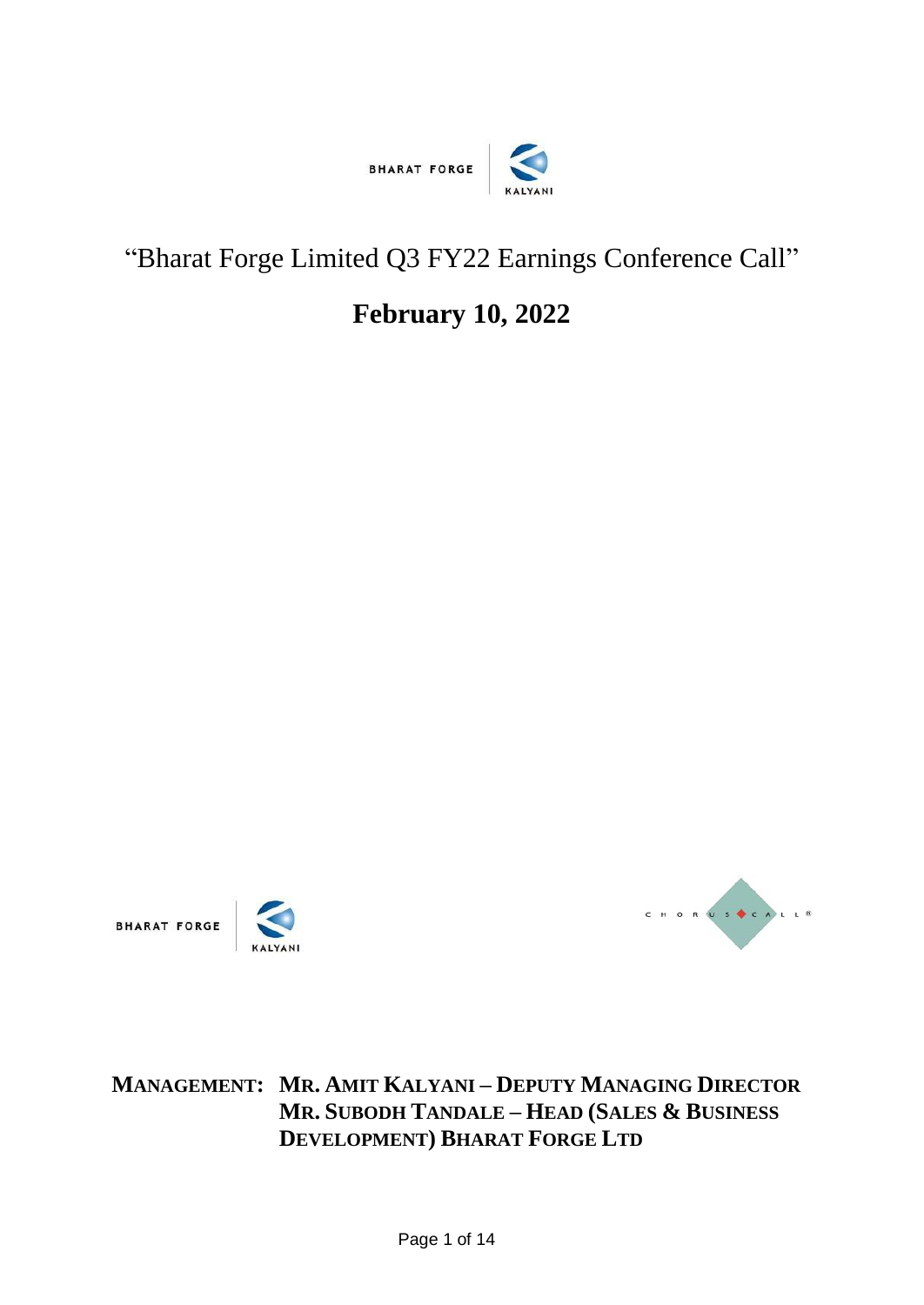

**Moderator:** Ladies and gentlemen, Good day and welcome to Q3 FY22 Earnings Conference Call of Bharat Forge. As a reminder, all participants line will be in listen only mode, and there will be an opportunity for you to ask question after the presentation concludes. Should you need assistance during the conference call, please signal an operator by pressing '\*' then '0' on your telephone. Please note that this conference is being recorded. I now hand the conference over to Mr. Amit Kalyani. Thank you and over to you, Sir.

**Amit Kalyani:** Thank you and good afternoon, ladies and gentlemen, and welcome to our quarter three analyst conference call. I would like to welcome all of you and thank you for taking your time. As usual, I have with me, our teams from sales and business development, finance, investor relations. So, give you a brief update and then open up for Q&A.

> So, in quarter three, the performance was as expected. In the last quarter, we had mentioned that we expect quarter three to be slower than quarter two and therefore total sales were flat compared to previous quarter. Exports were about 10% lower while domestic grew by about 16%. The drop in export revenue was primarily due to the production cuts because of semiconductor related shortages in Class 8 trucks. Our EBITDA margin at 25.2% against 28.3% is basically due to certain one-offs in Q2 and Q3. There is a detail of this in slide 10 of the update, normalize EBITDA in Q3 would be about 26.4. It is a decline of 120 basis points sequentially.

> We have an exceptional item which includes a gain on the fair value of our investments in Tevva Motors and an exceptional expenditure of 99 million towards VRS. If you remember, at the beginning of the in 2020, we had taken a write down in our valuation of our investment in Tevva because of the slowdown that had happened due to COVID and other issues. But Tevva has successfully managed to weather the storm and raise substantial funds over the last 8 to 12 months and has been valued quite well by the markets and they are now well on the path to you know, taking their products to market and therefore these investments have been revalued as is required by the accounting standards.

> One highlight, however, is that the nine months, I will say that I have never seen so much pressure and volatility in the markets, huge demand on the Pass-Car. Most of our global -Pass-Car customers are sold out at least for next year and some even for year after next for many of their popular models. At the same time there is unprecedented cost increases on raw materials, on transportation and freight, on energy and constraints on raw material and labor shortages due to COVID in western geographies. So, you have to take all these cost increases, inefficiencies into effect and look at our margins and profitability against that lens.

> So, we compare the numbers with you know previous numbers of say FY19, nine month FY19, our EBITDA was 28.7% and for the nine months as against 27.7% for nine months of 22 despite volumes being 20% lower, and after the exceptional item of gain, the PAT for the quarter was 3374 million for this quarter. We have had a number of order wins recently about just over 100 million which includes about 15 million for EV platforms across passenger and commercial vehicles. These are small but I think this is the beginning of much bigger opportunities. Our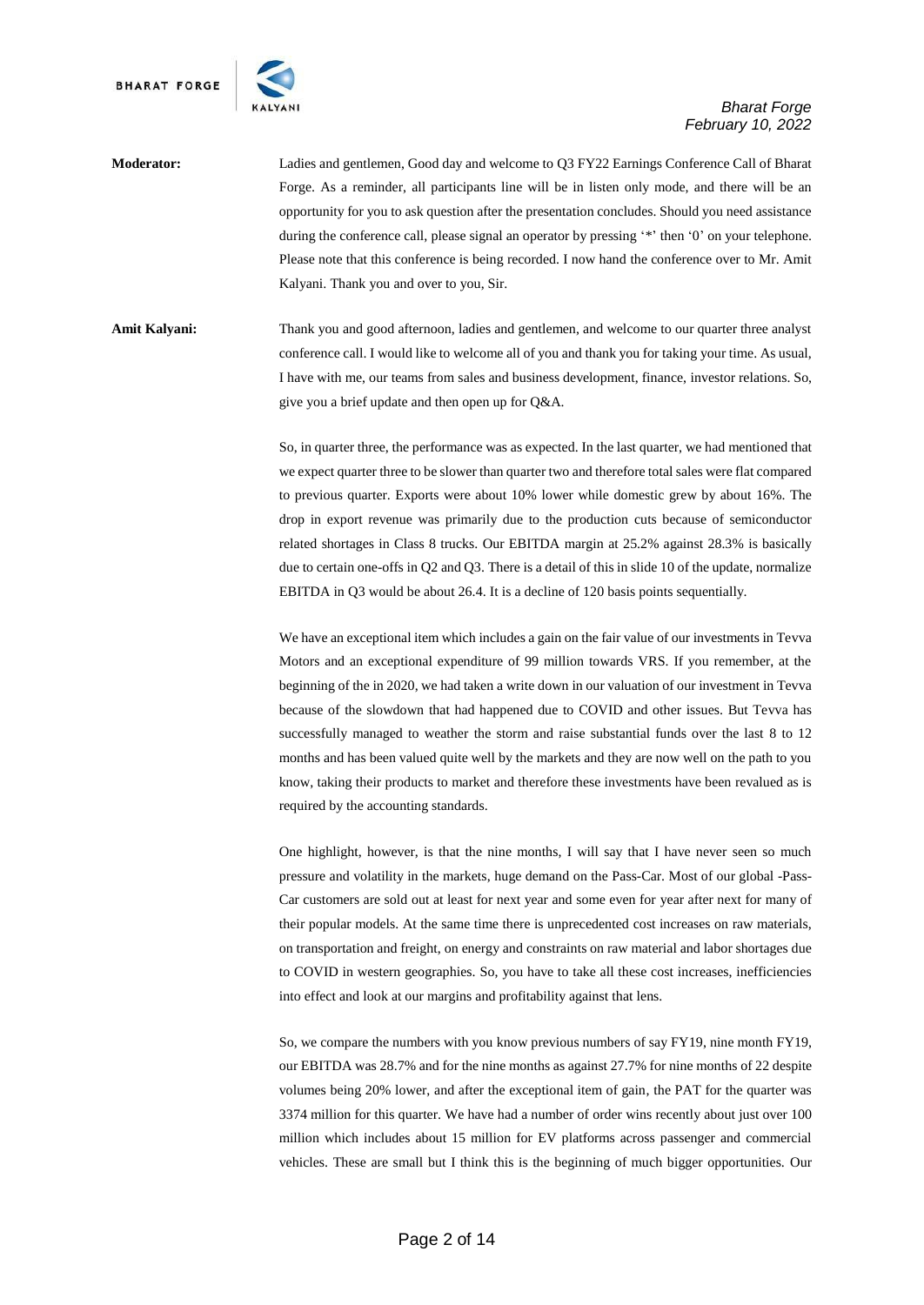

overseas operations have also registered a fairly decent performance with a revenue of almost Rs. 23.5 billion and EBITDA of about 10.6%. The CAPEX for aluminum forging facility in North Carolina has been completed and the commercial production will start in the middle of the year. We expect this facility to ramp up over this year and next year start having meaningful revenues and between the two new aluminum facilities in Germany and in the US, we expect that this revenue will more than double over the next two to three years. The balance sheet is in a very strong position as usual with a net debt equity of 0.07. This is post of our investments of about 300 crores in the first nine months in EV in US aluminum projects and in the acquisition of a company from NCLT in Baroda. Standalone business is doing fairly well operationally.

We do have supply chain issues which persist in the global automotive industry, which is affecting the ability for many of our customers to produce and ship out vehicles. Although the end demand from the market remains robust. We expect both the domestic and export markets to witness positive sales development in the second quarter of FY22 across all major sectors, barring the agri equipment sector Q4 of 2022 barring the agri equipment sector.

In the international business also we see strong demand, but there are severe and unprecedented inflationary cost pressures across most variable cost elements such as raw material, logistics and energy, which will take a toll on the profitability of the company in the initial quarter till we get the recovery of these cost increases for which we are actively engaged with our customers and I would now like our head of sales and business development to talk about some of the key markets globally. Over to Subodh.

**Subodh Tandale:** Thanks Amit. So, in continuation with the comments from Amit, we do see an overall robust market from a demand point of view and to illustrate that from a commercial vehicle point of view, we see the US market and the European market quite strong. As you know, most of production slots at the OEMs for 2022 have been filled out at least till late November, mid to late November, and possibly into early December as well. In India also we are seeing better growth as compared to the previous years. We are still away from the peak, but we are moving up in the right direction. Passenger cars in the world, the market is supposed to do better than what it did last year, hopefully there is a view that the semiconductor crisis will start easing up in another 6 months or so. So, the overall expectation is there should be stronger market as compared to last year both in North America, Europe as well as in India. In the construction and mining side, just given the government stimulus in most markets, there is a strong demand seen and I am talking about both Europe, US and of course with the pragmatic budget, we expect the same in India as well. Oil and gas is doing better than what it was last year. You know, we play in the fracking business of the oil and gas side and we see a significantly improved activity of the fracking side. I must caution that currently everybody is focused on using the assets they have, but there is demand that is coming in for spares for that asset. New builds in this area are still weak overall, but that will improve as the year passes is the impression. But overall, we expect the oil and gas market to remain stable, which is also supported by oil prices, which are expected to remain stable in the 80s, mid 80s in particular. In the renewable side of business, which we are also engaged with. Overall we see a stable demand given the focus on environment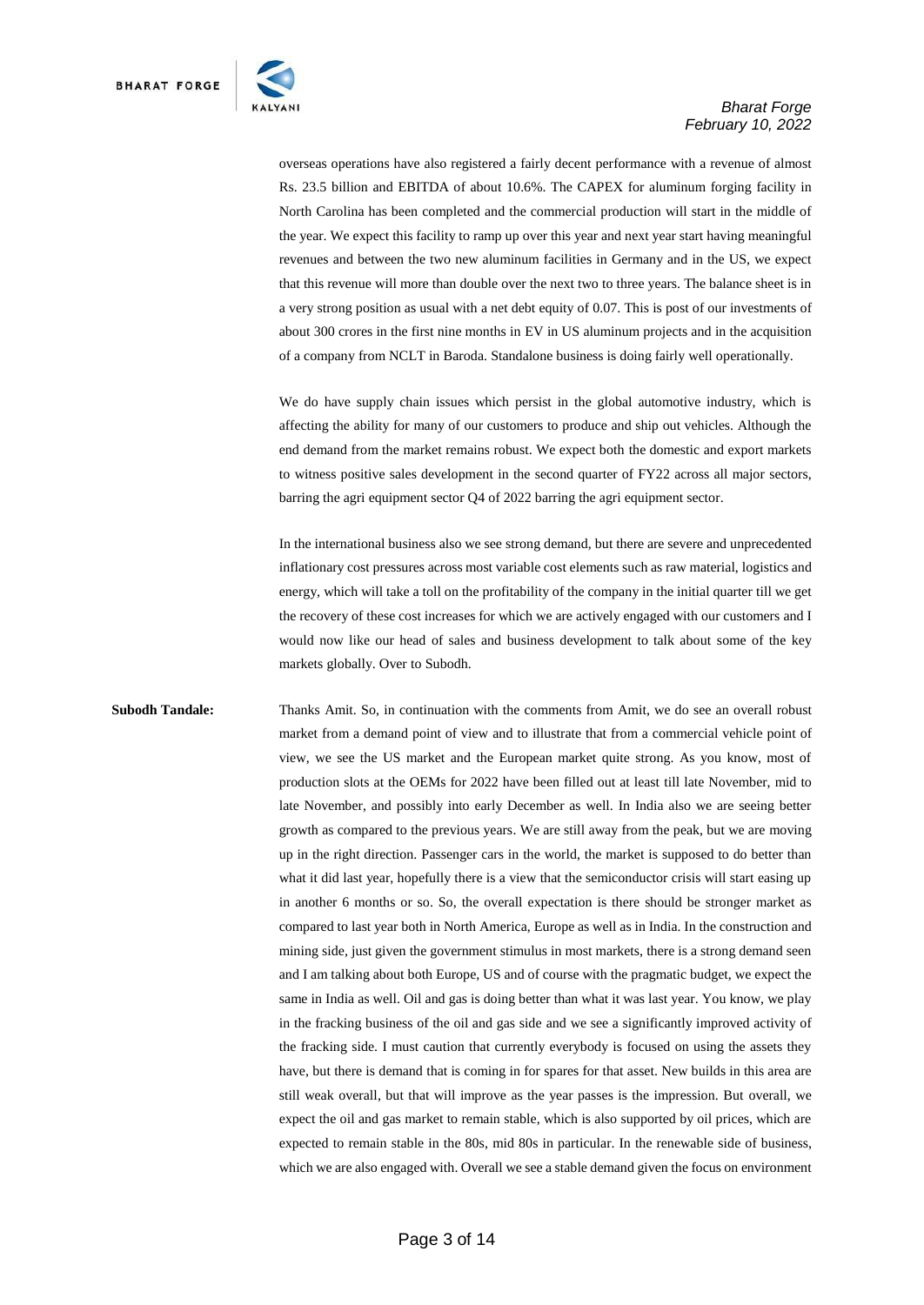

and allied factors. So, we expect to see, I would say strong growth pretty much in all geographies of the world in the renewable segment, particularly wind.

Amit Kalyani: So, I think we have given you a brief overview and I think we can now take your questions.

**Moderator:** Thank you. We will now begin the question-and-answer session. The first question comes from the line of Kapil Singh from Nomura. Please go ahead.

**Kapil Singh:** Firstly, I wanted to check your outlook on both domestic and export business, particularly on the truck side, because while demand is strong, from chip shortage perspective. Are you seeing that easing significantly in the current quarter or later on? So, what is the production outlook? If you have any color there same thing for India? Then I will come to the second question.

Amit Kalyani: Okay, so Kapil, my colleague, Subodh will answer this question.

**Subodh Tandale:** So, Kapil current for the next quarter in a few months where after we see we see a reasonable level of demand from the customers in line with overall market projections for the year and this applies to both in India as well. There is definitely some ups and downs relative to supply chain issues for other parts, but nevertheless given the high demand OEMs are doing everything possible to maintain their bill rate that is the impression we have. So, we see a stable demand in these months.

**Kapil Singh:** Okay, and what about India CV demand is it looking up. Any outlook you would like to share?

**Subodh Tandale:** At this point, as compared to what happened in Q3, Q4 is definitely looking better and if you look at the sales of, you know, the retail sales of all the Big Four truck players in January, then it seems like they are moving in the right direction for growth in Q4. So, we have to unless something very crazy happens we expect them to have growth over Q3 in the market in Q4.

**Kapil Singh:** And we have seen pretty good traction in the non-auto-segment, how much is our oil and gas out of this?

**Subodh Tandale:** So, in, in this quarter, the oil and gas segment business was about 175 crores, but I just want to highlight one thing that last quarter and this quarter, we have had the impact of the aluminum cylinder supply, which is now complete.

- **Kapil Singh:** Right and sir lastly, we have talked about this new order wins had in nine months of about 100 million dollars, right? So, what is along with this what is the outstanding order book that has to go into production as of today and when do these 100 million dollars, you know food production.
- Amit Kalyani: So, our order that has to go into production is I would say well in excess of on a consolidated basis on an annual consolidated basis, I would say close to 400 million is yet to go into production on an annualized basis. Oh, that's pretty large number, capacities are already in place.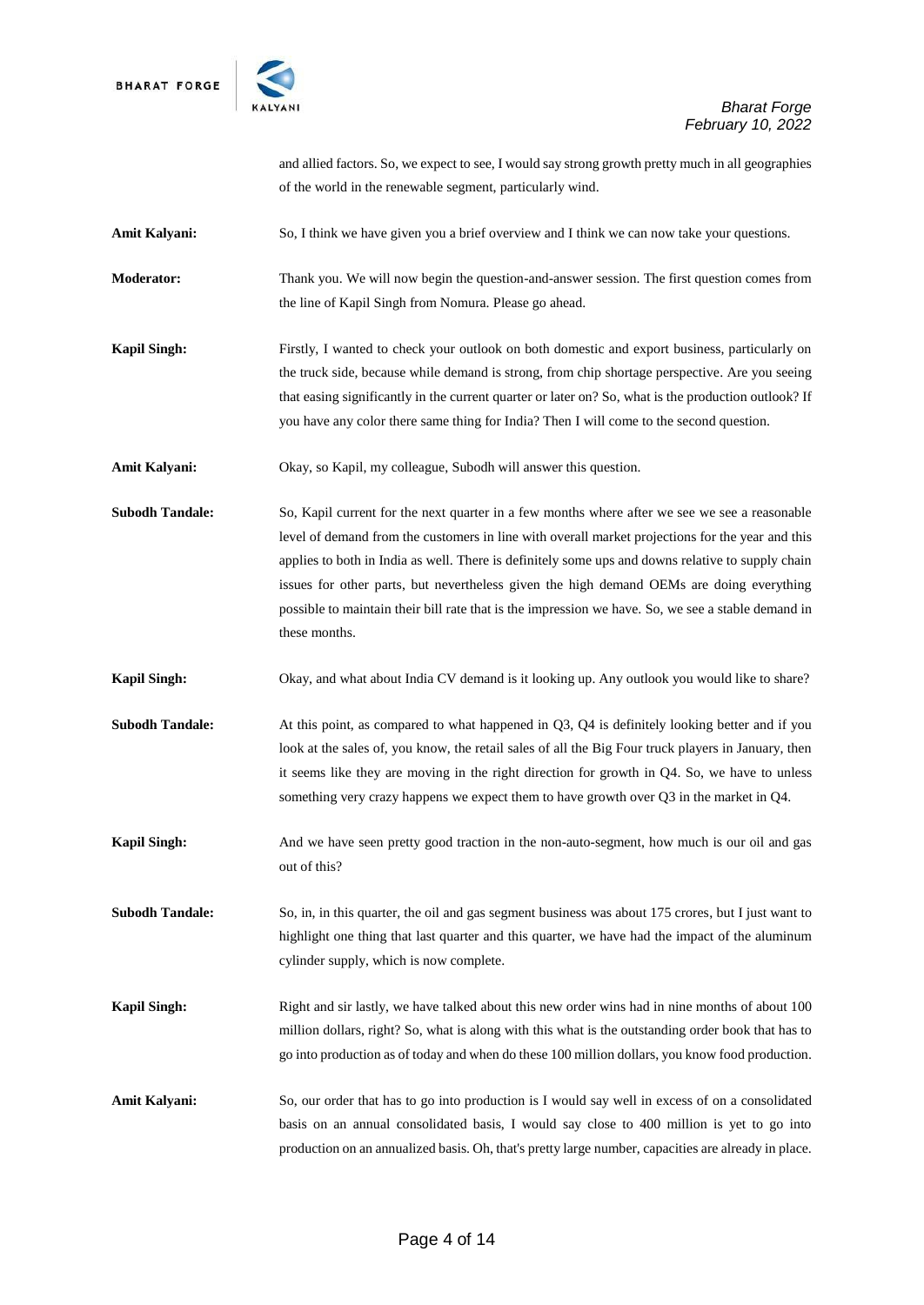

| <b>Kapil Singh:</b>   | Okay, and by when could we expect to see.                                                                                                                                                                                                                                                                                                                              |
|-----------------------|------------------------------------------------------------------------------------------------------------------------------------------------------------------------------------------------------------------------------------------------------------------------------------------------------------------------------------------------------------------------|
| <b>Amit Kalyani:</b>  | full amount will ramp up by 2024, but it will start from next year.                                                                                                                                                                                                                                                                                                    |
| <b>Moderator:</b>     | The next question is from the line of Jinesh Gandhi from Motilal Oswal Financial Services.<br>Please go ahead.                                                                                                                                                                                                                                                         |
| <b>Jinesh Gandhi:</b> | My question is on the order book, this \$15 million of EV platforms. So, can you be throw light<br>on what kind of components is this pure electric component or?                                                                                                                                                                                                      |
| <b>Amit Kalyani:</b>  | These are for pure electric vehicles and these are, you know, electric power train components<br>and we also have now started receiving orders on power electronics and control electronics for<br>commercial vehicles.                                                                                                                                                |
| <b>Jinesh Gandhi:</b> | Okay and this Refu or on our own as well.                                                                                                                                                                                                                                                                                                                              |
| <b>Amit Kalyani:</b>  | No on our own.                                                                                                                                                                                                                                                                                                                                                         |
| <b>Jinesh Gandhi:</b> | Okay, that's interesting.                                                                                                                                                                                                                                                                                                                                              |
| <b>Amit Kalyani:</b>  | Always obviously Refu is an operating company, but also on stuff that we have developed<br>inhouse.                                                                                                                                                                                                                                                                    |
| <b>Jinesh Gandhi:</b> | Right. Good to hear that. Second question is on the aluminum forging business. So, this quarter<br>would have been a very dramatic quarter because of the energy cost inflation. Would you throw<br>light on how big was the impact of energy cost inflation in this quarter for BFAT?                                                                                 |
| Amit Kalyani:         | You know, actually, the real increase will happen in the Jan to March quarter because energy<br>prices went up in December and impact we will see in this quarter. Another thing that I would<br>like to mention. So, another thing is that please bear in mind that a lot of geopolitical and other<br>issues are creating energy cost increases in Europe right now. |
| <b>Jinesh Gandhi:</b> | Right. That's fair point.                                                                                                                                                                                                                                                                                                                                              |
| <b>Amit Kalyani:</b>  | So, that is out of anyone's control, unfortunately.                                                                                                                                                                                                                                                                                                                    |
| <b>Jinesh Gandhi:</b> | Sure and the 3000 ton capacity in Europe for aluminum forging is now fully operational, the<br>10,000.                                                                                                                                                                                                                                                                 |
| Amit Kalyani:         | It is fully operational; it is not fully utilized.                                                                                                                                                                                                                                                                                                                     |
| <b>Jinesh Gandhi:</b> | What could we utilization in nine months?                                                                                                                                                                                                                                                                                                                              |
| Amit Kalyani:         | I would say the current rate of utilization would be about 10,000 to 12,000 tons. I would say<br>50%.                                                                                                                                                                                                                                                                  |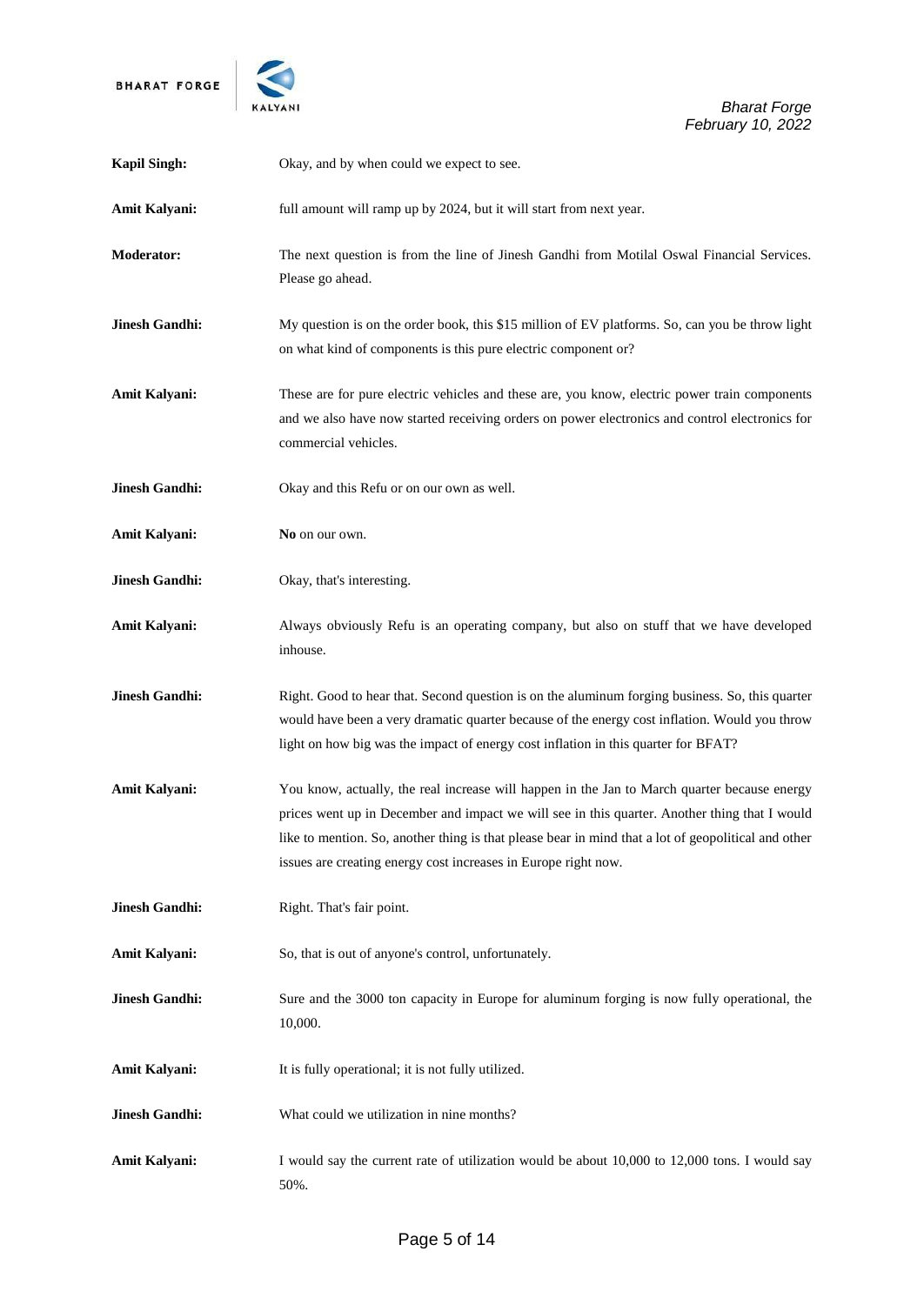

| <b>Jinesh Gandhi:</b>  | Okay, okay and so this will also fully ramp up next year.                                                                                                                                                                                                                                                                                                                                                                                                                                                                                                                                                                                                                                                                                                |
|------------------------|----------------------------------------------------------------------------------------------------------------------------------------------------------------------------------------------------------------------------------------------------------------------------------------------------------------------------------------------------------------------------------------------------------------------------------------------------------------------------------------------------------------------------------------------------------------------------------------------------------------------------------------------------------------------------------------------------------------------------------------------------------|
| <b>Amit Kalyani:</b>   | Next year and year after next.                                                                                                                                                                                                                                                                                                                                                                                                                                                                                                                                                                                                                                                                                                                           |
| <b>Jinesh Gandhi:</b>  | Okay, okay.                                                                                                                                                                                                                                                                                                                                                                                                                                                                                                                                                                                                                                                                                                                                              |
| Amit Kalyani:          | You see even this ramp up has slowed down because of the chip shortage and other supply chain<br>issues because the overall vehicle production has come down.                                                                                                                                                                                                                                                                                                                                                                                                                                                                                                                                                                                            |
| <b>Jinesh Gandhi:</b>  | Fair point and any work on the second phase expansion in US, given the capacity fully sold out.                                                                                                                                                                                                                                                                                                                                                                                                                                                                                                                                                                                                                                                          |
| <b>Amit Kalyani:</b>   | Yes so I will be in the US very soon and we will by March end take a call on the second phase.                                                                                                                                                                                                                                                                                                                                                                                                                                                                                                                                                                                                                                                           |
| <b>Jinesh Gandhi:</b>  | Okay, got it and lastly what would be the impact of steel and other commodities pass through in<br>this quarter. Benefits on the revenue side.                                                                                                                                                                                                                                                                                                                                                                                                                                                                                                                                                                                                           |
| Amit Kalyani:          | The total impact, this quarter would be. You are talking about compared to last year, right?                                                                                                                                                                                                                                                                                                                                                                                                                                                                                                                                                                                                                                                             |
| <b>Jinesh Gandhi:</b>  | Compared to last year or the second quarter.                                                                                                                                                                                                                                                                                                                                                                                                                                                                                                                                                                                                                                                                                                             |
| <b>Amit Kalyani:</b>   | So, compared to second quarter is about between 30 and 35 crores.                                                                                                                                                                                                                                                                                                                                                                                                                                                                                                                                                                                                                                                                                        |
| <b>Moderator:</b>      | Thank you. The next question is from the line of Pramod Amthe from InCred Capital. Please go<br>ahead.                                                                                                                                                                                                                                                                                                                                                                                                                                                                                                                                                                                                                                                   |
| <b>Pramod Amthe:</b>   | In this unprecedented inflationary times both at the commodity and the processing costs how<br>does your cost escalation terms work and do they break down or what is the thought how to<br>recover?                                                                                                                                                                                                                                                                                                                                                                                                                                                                                                                                                     |
| <b>Amit Kalyani:</b>   | Yes, again, I will let Subodh answer this, but you know, we have different, let's say, clauses and<br>agreements with different customers. Some are on a monthly basis; some are on a quarterly basis.<br>But Subodh will explain.                                                                                                                                                                                                                                                                                                                                                                                                                                                                                                                       |
| <b>Subodh Tandale:</b> | So, Pramod, the steel, let's say for us, a major part of the inflation has been steel and, you know,<br>as we have talked before, all of it has always been recovered through a mechanism. So, let me<br>say that that mechanism continues as far as steel is concerned. There is a little more complication<br>this time because of higher steel inflation, but in principle, we have a mechanism to address that.<br>There is because of the unprecedented changes in energy and logistics, we are also working with<br>our customers to set up mechanisms for these factors. We are insisting on a full pass through of<br>these inflation and accordingly those mechanisms are being addressed so that they can be<br>reviewed on a quarterly basis. |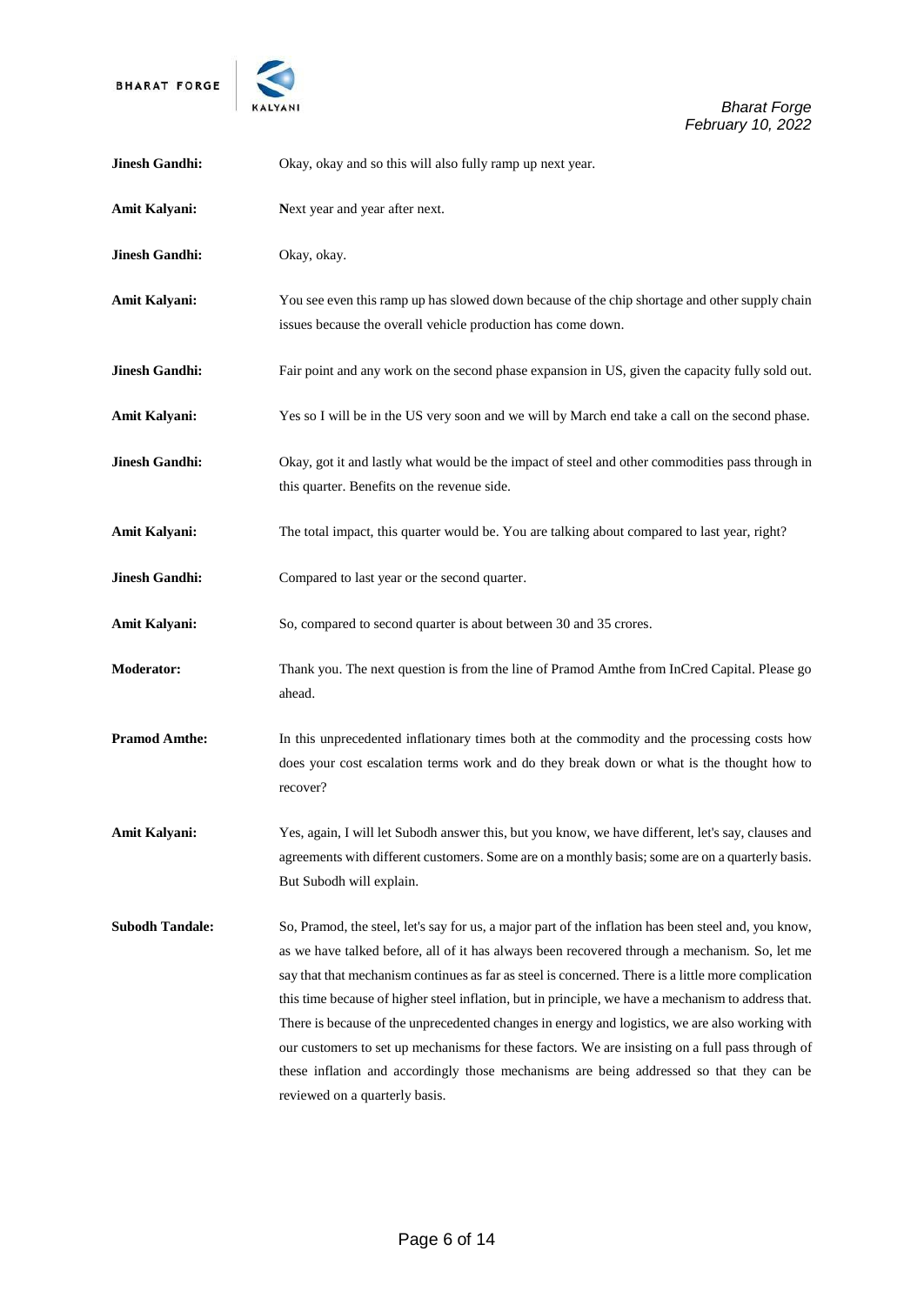

| <b>Pramod Amthe:</b> | Sure, thanks and second is with regard to the same sales traction. You guys alluded that your<br>sales is still 20% below the FY19 levels. If I understand rightly, the large part of the shortfall<br>seems to be on the industrial side if I am not wrong.                                                                                                                             |
|----------------------|------------------------------------------------------------------------------------------------------------------------------------------------------------------------------------------------------------------------------------------------------------------------------------------------------------------------------------------------------------------------------------------|
| Amit Kalyani:        | It is actually on both. It is both our industrial and commercial. Oil and gas activity is not at the<br>previous levels. Neither is you know the construction and mining and stuff yet and obviously,<br>the automotive is all down because of the chip related activities so everything is down.                                                                                        |
| <b>Pramod Amthe:</b> | But in terms of direction, it looks like.                                                                                                                                                                                                                                                                                                                                                |
| Amit Kalyani:        | Look at ATRCB in FY19 it was 475,000. This year it is going to be 275,000                                                                                                                                                                                                                                                                                                                |
| <b>Pramod Amthe:</b> | Yes, but at least we get some grip in terms of numbers, volume, where they are and how that can<br>pan out in the future, but if I had to look at the industrial side, are you getting any bigger<br>confidence now in the sense that at least in one and a half years, two years you will cross the<br>historical peaks?                                                                |
| Amit Kalyani:        | So, I tell you that we have the confidence that we will do it is because we have now entered a<br>lot of new sectors especially the renewable energy sector in this area that will allow us to grow<br>our business and derisk that business much more.                                                                                                                                  |
| <b>Pramod Amthe:</b> | Okay, this is through the acquisition which we made.                                                                                                                                                                                                                                                                                                                                     |
| Amit Kalyani:        | No not only through acquisition also, you know, organically.                                                                                                                                                                                                                                                                                                                             |
| <b>Pramod Amthe:</b> | No I said the production capacity which you acquired from that entity. So, that is giving that<br>comfort or.                                                                                                                                                                                                                                                                            |
| Amit Kalyani:        | That actually will be a further growth even beyond that, whatever we are talking about will only<br>take up 20% of their capacity, you know, if you look at their sales, they are running a 20 odd<br>crores a quarter and they are the same facility as we do. So, they are doing 10% of what we do.<br>So, obviously, they have huge capacity still available.                         |
| <b>Pramod Amthe:</b> | Okay. The last question is with regard to your investments into the EV space. You have done<br>into the two-wheeler space and also into the Tevva. One you yourself have gone through the<br>cycle of writing it down and participating at the higher valuation. How are you looking at this<br>space especially where the valuations are going through the roof you guys will continue. |
| Amit Kalyani:        | We have not participated in higher valuation what has happened is Tevva has raised money at a<br>significantly higher valuation therefore our investment in that has got revalued to the value at<br>which they have raised fresh capital.                                                                                                                                               |
| <b>Pramod Amthe:</b> | So, you are maintaining the stake there or you are diluting.                                                                                                                                                                                                                                                                                                                             |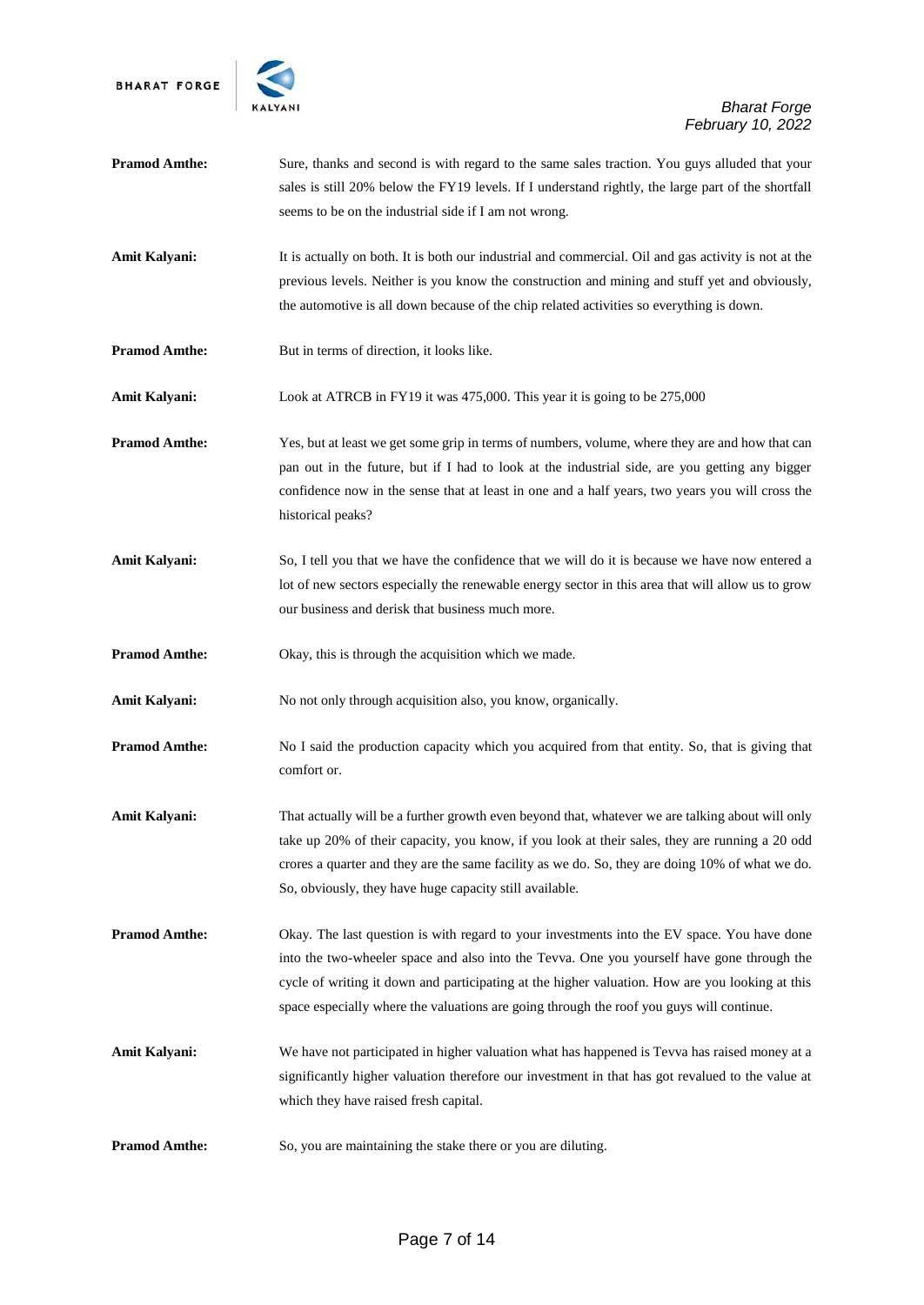

| Amit Kalyani:           | We have not put any fresh money, okay. So, our stake has come down in percentage term. So,<br>in value terms that has significantly gone up.                                                                                                                       |
|-------------------------|--------------------------------------------------------------------------------------------------------------------------------------------------------------------------------------------------------------------------------------------------------------------|
| <b>Pramod Amthe:</b>    | And is that because of some discomfort on valuation or incremental capital allocation, you don't.                                                                                                                                                                  |
| <b>Amit Kalyani:</b>    | I do not want to put unlimited amounts of money in these businesses. The purpose in putting<br>money in this business is to learn technology and bring those products into Indian Market when<br>they are applicable to our markets and that is what we are doing. |
| <b>Pramod Amthe:</b>    | And the other venture is two wheelers, which also seems to be at an inflation point now.                                                                                                                                                                           |
| <b>Amit Kalyani:</b>    | We have already launched their first two products and they have received only from Pune where<br>they have launched, a very good response and they will be producing and launching their<br>vehicles. By April they will start supplying their vehicles.           |
| <b>Pramod Amthe:</b>    | And there you have a decent chunk of stake, right.                                                                                                                                                                                                                 |
| <b>Amit Kalyani:</b>    | There we have more than 50%.                                                                                                                                                                                                                                       |
| <b>Pramod Amthe:</b>    | So, in case for education, they need a funding you guys will be participating there.                                                                                                                                                                               |
| <b>Amit Kalyani:</b>    | Yes we are fully working with them and making sure that they have everything they need to go<br>to market. In fact, their plant is already almost constructed and all their equipment is mostly in<br>and going in for trial production.                           |
| <b>Pramod Amthe:</b>    | And in that sense any commitment in terms of next one-two years, how much investments you<br>may have to put into. Tevva you said you will not be going in but at least for Torq or others.                                                                        |
| Amit Kalyani:           | We are going to not make significant investment in company as such, but we will make<br>significant investments in making components and systems.                                                                                                                  |
| <b>Moderator:</b>       | Thank you. The next question is from the line of Ashutosh Tiwari from Equirus Securities.<br>Please go ahead.                                                                                                                                                      |
| <b>Ashutosh Tiwari:</b> | Sir we talked about that the overseas CVs will pick up but can it go back to say 2Q or 1Q levels<br>in q4? How do you see directly over there?                                                                                                                     |
| <b>Amit Kalyani:</b>    | We expect them to be higher than Q3 for sure.                                                                                                                                                                                                                      |
| <b>Ashutosh Tiwari:</b> | But the visibility of going towards 1Q or 2Q still is not there.                                                                                                                                                                                                   |
| Amit Kalyani:           | I think it will be pretty close to Q2.                                                                                                                                                                                                                             |
| <b>Ashutosh Tiwari:</b> | Okay, so we see strong fraction over there.                                                                                                                                                                                                                        |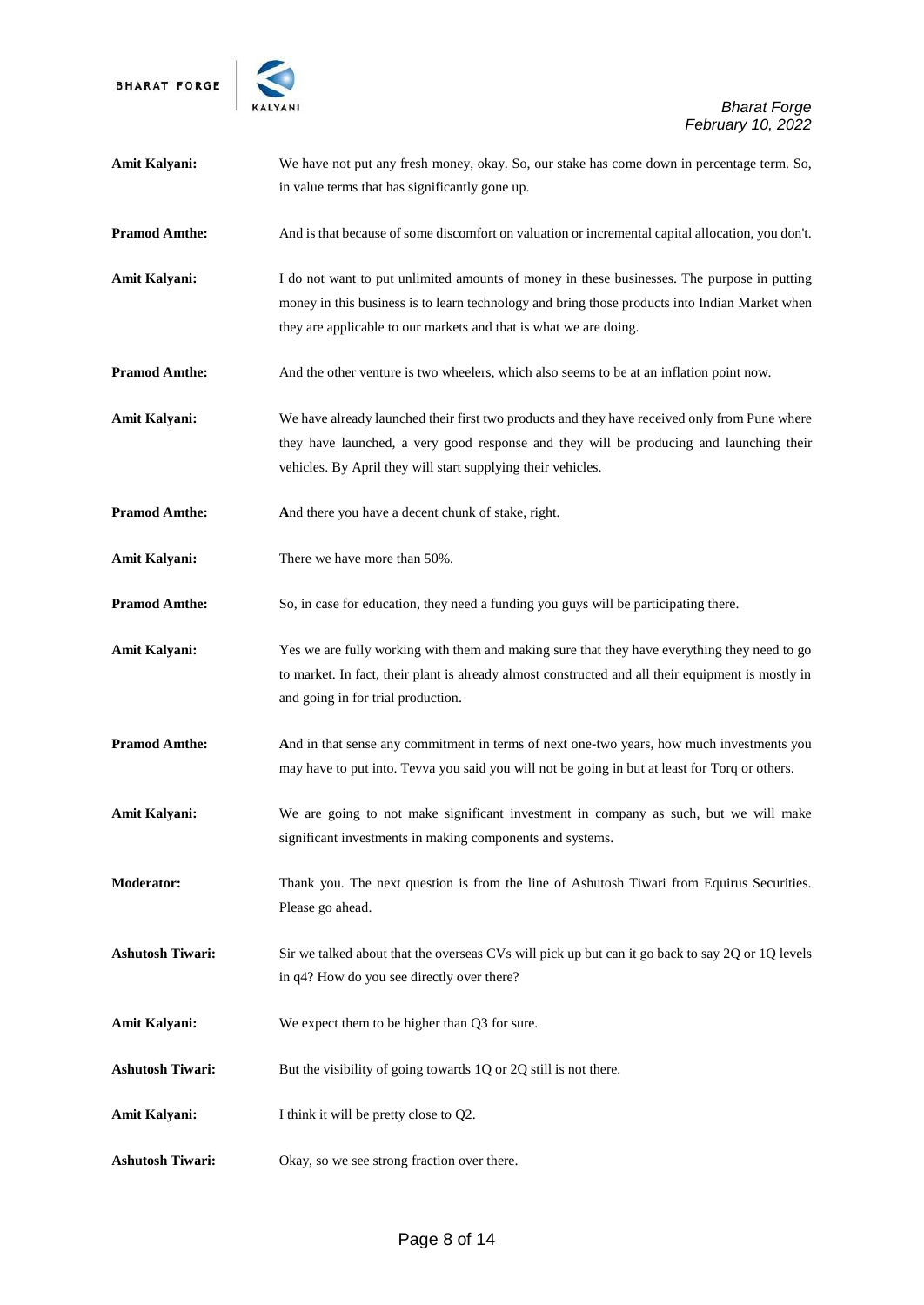

| Amit Kalyani:           | Okay and secondly, like India, industrials, if I look at X of that oxygen cylinder, it was around<br>225 crores. So, how do you see that ramping up in the subsequent quarters 4Q and 1Q and we<br>have talked about some Kalyani Forge order earlier, Defence order supposed to start from fourth<br>quarter. So, how do you see the ramp up in that going ahead. So, the ramp up orders will start<br>getting delivered. Small amount in quarter 4 and then in the first half of next year, but we are<br>getting more and more orders so, I think this will be a continuing business.                                                                   |
|-------------------------|------------------------------------------------------------------------------------------------------------------------------------------------------------------------------------------------------------------------------------------------------------------------------------------------------------------------------------------------------------------------------------------------------------------------------------------------------------------------------------------------------------------------------------------------------------------------------------------------------------------------------------------------------------|
| <b>Ashutosh Tiwari:</b> | Okay so, but overall industrial India will see strong growth going ahead beyond this 2006 crores.                                                                                                                                                                                                                                                                                                                                                                                                                                                                                                                                                          |
| Amit Kalyani:           | Yes, absolutely. I actually think there is a fair chance to say that we can grow this to 300 to 400<br>crore business in the next two years per quarter in the industrial.                                                                                                                                                                                                                                                                                                                                                                                                                                                                                 |
| <b>Moderator:</b>       | Thank you. The next question is from the line of Hitesh Goel from CLSA. Please go ahead.                                                                                                                                                                                                                                                                                                                                                                                                                                                                                                                                                                   |
| <b>Hitesh Goel:</b>     | Sir can you sir break down you know the industrial business in terms of you talked about the oil<br>and gas business and exports, but how much is coming from the construction equipment<br>renewable energy, so that we get some sense.                                                                                                                                                                                                                                                                                                                                                                                                                   |
| Amit Kalyani:           | Renewable energy right now is very-very small. Okay, I would say oil and gas is about 50% and<br>you know about 10% is aerospace and defense and then 40% is other industrial which is<br>construction, mining etc.                                                                                                                                                                                                                                                                                                                                                                                                                                        |
| <b>Hitesh Goel:</b>     | This is in exports right and in the domestic, I would say out of the 220 odd crores more than one-<br>third is construction and mining. Agriculture is about 15%, aerospace is about 10% and then you<br>have assorted other sectors which are about 30%.                                                                                                                                                                                                                                                                                                                                                                                                  |
| <b>Moderator:</b>       | Thank you. The next question comes from the line of Jeetu Panjabi from EM Capital Advisors.                                                                                                                                                                                                                                                                                                                                                                                                                                                                                                                                                                |
| Jeetu Panjabi:          | Couple of questions. One, can you take us through your outlook over the next 18 months on key<br>demand segments. For example, youe stocking in the industrials or whatever.                                                                                                                                                                                                                                                                                                                                                                                                                                                                               |
| <b>Amit Kalyani:</b>    | Jeetu you are bigger expert on US CV market than I am. So, all I can tell you is that there is<br>extremely strong demand for transportation, A being driven by this whole logistical boom in,<br>you know, the delivery services. Secondly, the infrastructure spending that is starting to take<br>place in the US or should be starting to take place in the US, whether it is replacing bridges,<br>roads, you know, airports, whatever, whatever, whatever. So, in that background, I would say<br>that the US is definitely going to see a fairly sustained and strong growth in transportation<br>demand, at least for the next four to five years. |
| Jeetu Panjabi:          | And what about how do you look at India? Is India going to.                                                                                                                                                                                                                                                                                                                                                                                                                                                                                                                                                                                                |
| <b>Amit Kalyani:</b>    | I think India is going to be on a 10-year growth trajectory, because the kind of infrastructure<br>spending that is being talked about and unlocked now is going to create a secular growth trend<br>for at least the next 8 to 10 years.                                                                                                                                                                                                                                                                                                                                                                                                                  |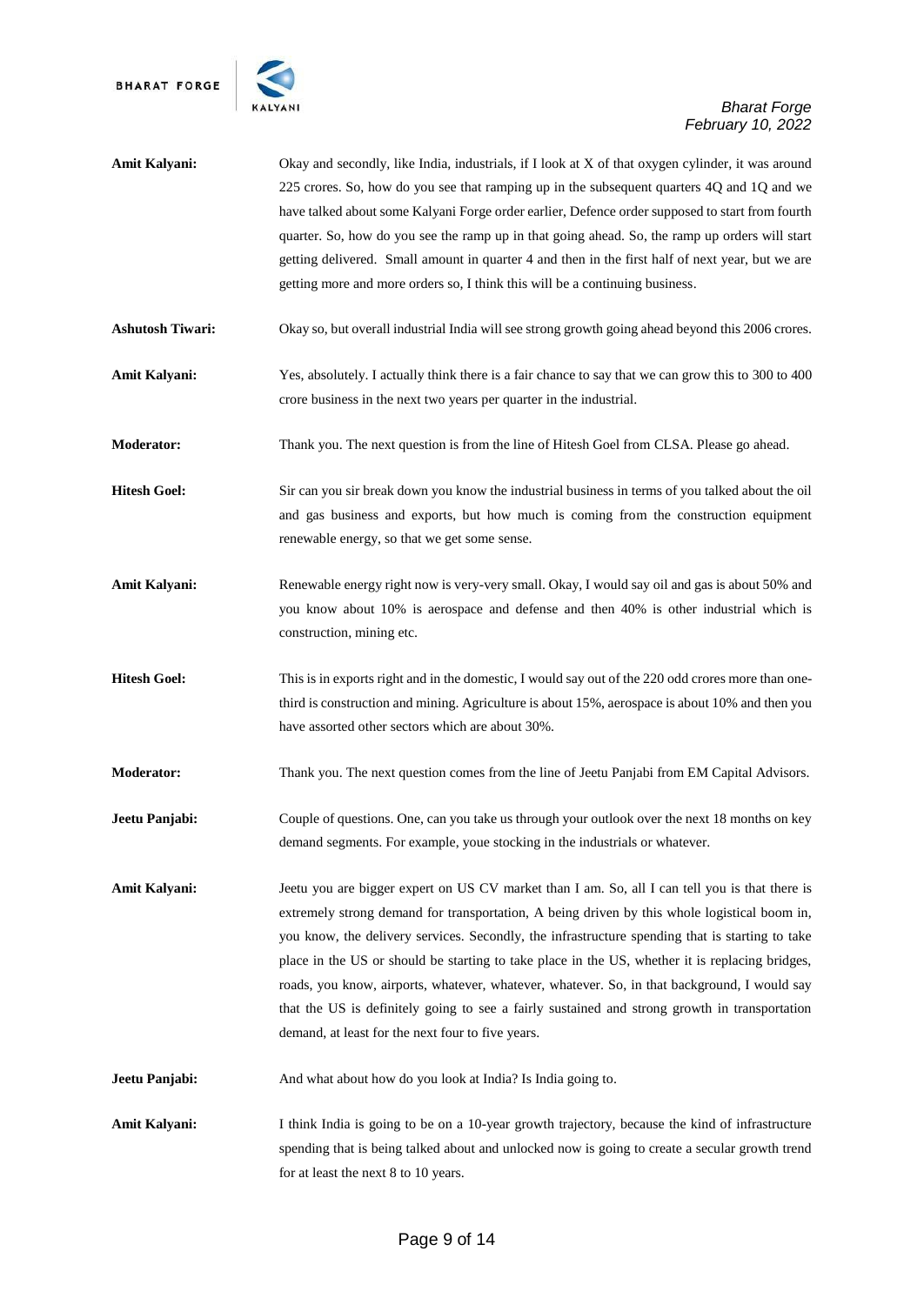

| Jeetu Panjabi:        | Okay and a converse question is what are you less excited about in the backdrop of what we just<br>spoke?                                                                                                                                                                                                                                                                                                                                                                                                                                                                                                                                                                                                       |
|-----------------------|-----------------------------------------------------------------------------------------------------------------------------------------------------------------------------------------------------------------------------------------------------------------------------------------------------------------------------------------------------------------------------------------------------------------------------------------------------------------------------------------------------------------------------------------------------------------------------------------------------------------------------------------------------------------------------------------------------------------|
| Amit Kalyani:         | Look, I think, you know, the one thing which worries me is cost and inflation because in a<br>backdrop where demand isn't or production isn't at the highest levels, costs are escalating for all<br>kinds of, let's say extraneous reasons. Then, I am a little worried about Europe, because Europe<br>is very sensitive and dependent on a lot of geopolitical issues, whether they affect, you know,<br>raw materials supplies, energy supplies, supply chain issues, etc and, you know, I also expect<br>that a lot of suppliers will go bankrupt in Europe in the next 6 to 12 months and it says that there<br>is not a problem for us, but then what happens is that disrupts the overall supply chain. |
| Jeetu Panjabi:        | Right, right and actually one final one. So, how do you think of capital allocation in this context?<br>Are you happy to do.                                                                                                                                                                                                                                                                                                                                                                                                                                                                                                                                                                                    |
| Amit Kalyani:         | We do not want to allocate capital on growth and not on any of our existing business and product<br>unless we have long term take or pay or business assurance. So, we have created a strategy, you<br>know, where we want to be the last man standing in our business for, however, long these core<br>products are made and there we are working on extreme focus on reduction of cost and efficiency<br>and better technology in order to get a larger share of that market as it progresses.                                                                                                                                                                                                                |
| <b>Moderator:</b>     | Thank you. The next question comes from the line of Jinesh Gandhi from Motilal Oswal. Please<br>go ahead.                                                                                                                                                                                                                                                                                                                                                                                                                                                                                                                                                                                                       |
| <b>Jinesh Gandhi:</b> | Just want to check on the Torque side so what is the capacity they are starting with and any sense<br>on the order which they have got on their hand.                                                                                                                                                                                                                                                                                                                                                                                                                                                                                                                                                           |
| Amit Kalyani:         | So, I think the first initial capacity they are setting up is going to be about 50,000 pieces, 50,000<br>numbers of two wheelers, and an equal number of three-wheeler power trains and I think just<br>from Pune, they have received over 1000 orders, and they stopped after that they did not take<br>any more orders.                                                                                                                                                                                                                                                                                                                                                                                       |
| <b>Jinesh Gandhi:</b> | And are you helping them with respect to ramp up and not having dropped by the launch on Pan<br>India basis?                                                                                                                                                                                                                                                                                                                                                                                                                                                                                                                                                                                                    |
| Amit Kalyani:         | So, we are not working actively, but we are helping them on the industrialization strategy.<br>Marketing as we are not in the B2C business. So, I would not call us experts in that, but we are<br>connecting them with people wherever it is needed and whatever help they need is being<br>provided.                                                                                                                                                                                                                                                                                                                                                                                                          |
| <b>Jinesh Gandhi:</b> | And secondly, on the Tevva side, so you indicated there was reaching fund raise so what -<br>0:32:05 that this fund raise happened and what is our protective stake after not participating in<br>that?                                                                                                                                                                                                                                                                                                                                                                                                                                                                                                         |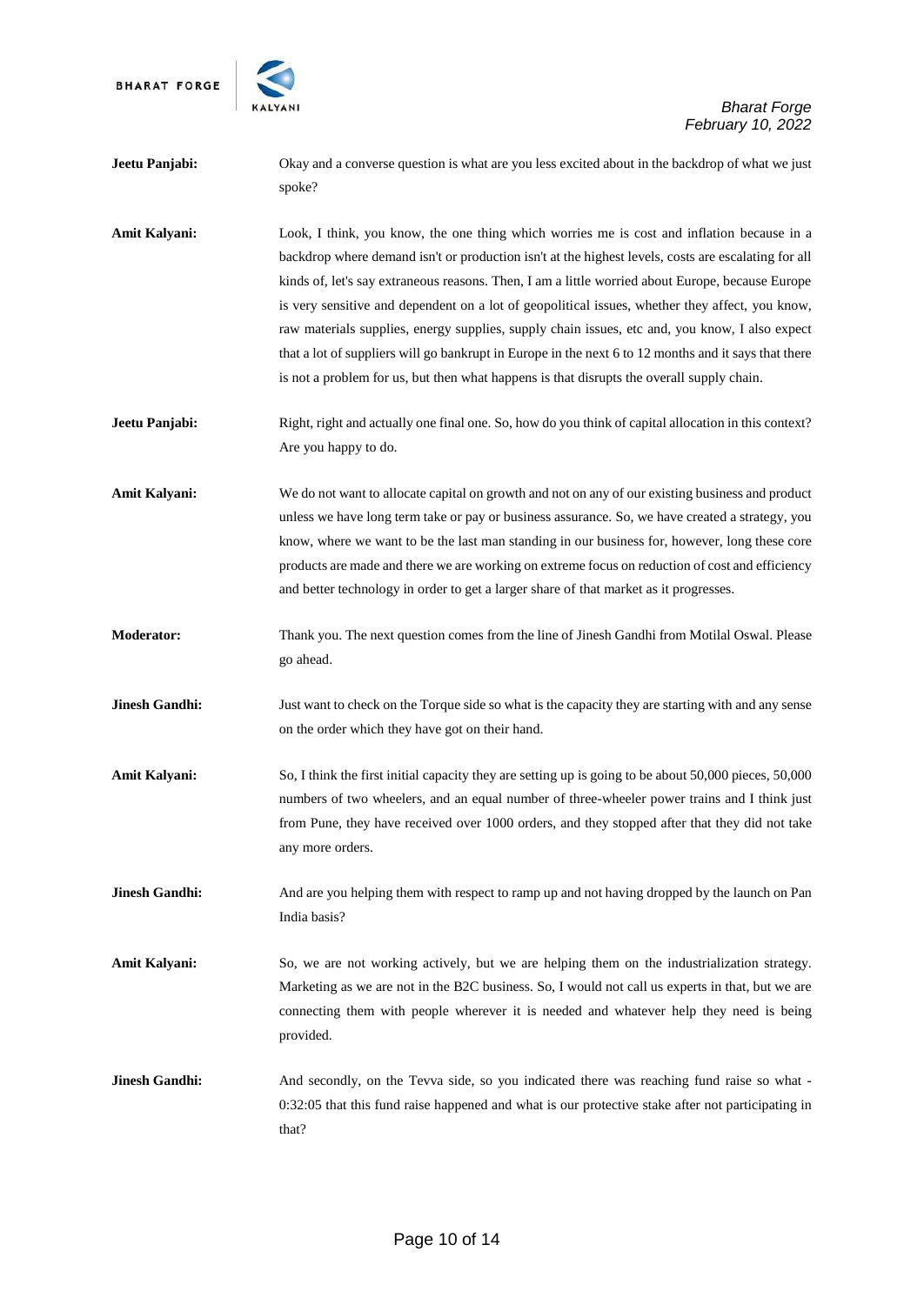

| <b>Amit Kalyani:</b>    | The fundraise that we talked about was the previous one after which we have done our re-eval.                                                                                                                                                                                                                                                                                                                                                      |
|-------------------------|----------------------------------------------------------------------------------------------------------------------------------------------------------------------------------------------------------------------------------------------------------------------------------------------------------------------------------------------------------------------------------------------------------------------------------------------------|
|                         | Recently, they have done another fundraise that double the value of that and post both these                                                                                                                                                                                                                                                                                                                                                       |
|                         | fundraises, our stake is just under 10%, about 9.8, 9.9 something like that.                                                                                                                                                                                                                                                                                                                                                                       |
| Jinesh Gandhi:          | Okay, okay, but you would not be aware of the last fund raise valuation.                                                                                                                                                                                                                                                                                                                                                                           |
| Amit Kalyani:           | It is double of what it was in the previous.                                                                                                                                                                                                                                                                                                                                                                                                       |
| Jinesh Gandhi:          | So, what was the previous one, sorry.                                                                                                                                                                                                                                                                                                                                                                                                              |
| Amit Kalyani:           | Like, okay, so recently the company is valued in excess of 400 million.                                                                                                                                                                                                                                                                                                                                                                            |
| <b>Moderator:</b>       | The next question comes from the line of Ashutosh Tiwari with Equirus Securities. Please go<br>ahead.                                                                                                                                                                                                                                                                                                                                              |
| <b>Ashutosh Tiwari:</b> | Sir we talked about this power cost impact, possible impact on margins in overseas business,<br>because this huge increase in power costs in these European countries, do we see that probably<br>forging like us will benefit in terms of increased outsourcing towards India.                                                                                                                                                                    |
| Amit Kalyani:           | In the longer term yes, not immediately.                                                                                                                                                                                                                                                                                                                                                                                                           |
| <b>Ashutosh Tiwari:</b> | Okay, okay. So, will it be substantial impact for us in the fourth quarter?                                                                                                                                                                                                                                                                                                                                                                        |
| Amit Kalyani:           | There will be a substantial impact, but obviously, over a period of time that will get reimbursed.<br>We do not produce energy, we have to buy energy from the grid. So, there is a price for it,<br>everybody has to pay it and, you know, that is well understood that there is a path through on<br>these variables.                                                                                                                            |
| <b>Moderator:</b>       | The next question comes from the line of Kapil Singh with Nomura. Please go ahead.                                                                                                                                                                                                                                                                                                                                                                 |
| <b>Kapil Singh:</b>     | Sir just a follow up, if you could talk about whether Bharat Forge has bid for the PLI scheme<br>under the component champion and you know, which are the areas that you are targeting over?                                                                                                                                                                                                                                                       |
| Amit Kalyani:           | Sorry, you are asking me about PLI. So, we have applied for the PLI scheme under two<br>categories under the component champion and OEM.                                                                                                                                                                                                                                                                                                           |
| <b>Kapil Singh:</b>     | Okay, and as an OEM what are we targeting to me?                                                                                                                                                                                                                                                                                                                                                                                                   |
| Amit Kalyani:           | So, we have interest from several two-wheeler companies, for us to manufacture for them and<br>for certain global startups in commercial vehicles, where they want us to manufacture you know,<br>on a EDDM basis engineering, design, development and manufacture basis. So, we will<br>manufacture the components and make the product and supply it on an either rolling chassis or<br>a finished product basis to them for commercial purposes |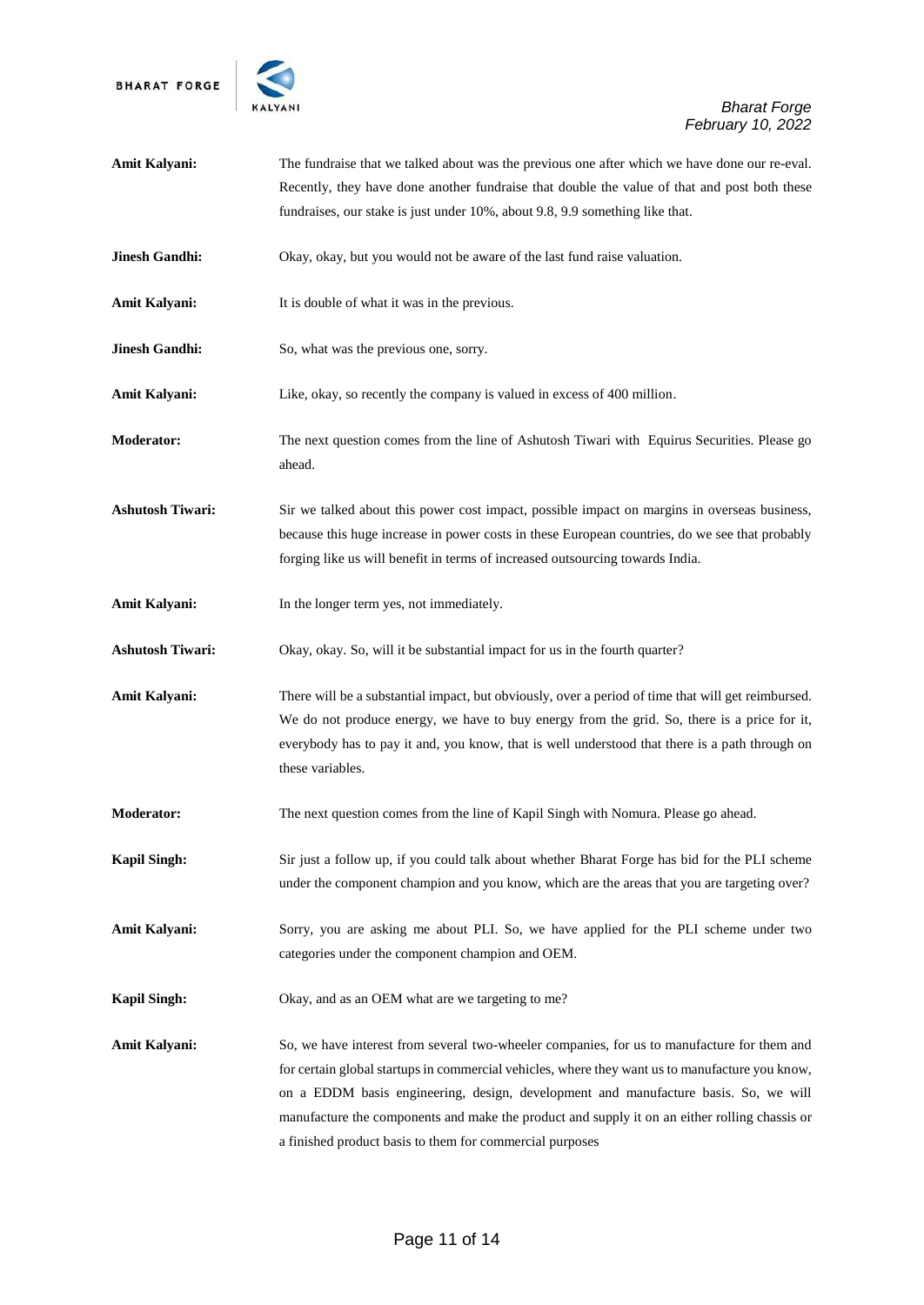

| <b>Kapil Singh:</b>    | And in the component scheme, what products are we looking to make?                                                                                                                                                                                                                                                     |
|------------------------|------------------------------------------------------------------------------------------------------------------------------------------------------------------------------------------------------------------------------------------------------------------------------------------------------------------------|
| <b>Amit Kalyani:</b>   | On components we are going to make pretty much every component that goes into an electric<br>vehicle, the high value components, I mean, not chassis and stuff, but, you know, right from<br>motors, power electronics, control electronics, battery, BMS, you know, all that stuff.                                   |
| <b>Moderator:</b>      | The next question is from the line of Ronak Sarda from Systematix. Please go ahead. Ronak<br>Sarda with Systematics. Please go ahead.                                                                                                                                                                                  |
| <b>Ronak Sarda:</b>    | A question on the international CVs, especially on the North America side. So, do we have what<br>are the production targets for CY22? You highlighted the CY20 numbers are much lower than<br>what we initially expected.                                                                                             |
| <b>Amit Kalyani:</b>   | For CVs.                                                                                                                                                                                                                                                                                                               |
| <b>Ronak Sarda:</b>    | For CVs yes.                                                                                                                                                                                                                                                                                                           |
| <b>Amit Kalyani:</b>   | What are the production targets for Europe and US for CV for 22 compared to 21?                                                                                                                                                                                                                                        |
| <b>Subodh Tandale:</b> | So, in the US, we are expecting let's say the class-8 segment that we primarily partake in to be<br>somewhere in the region of 300,000 units and in Europe, we are expecting a similar number.                                                                                                                         |
| <b>Ronak Sarda:</b>    | Okay, okay and could this go up if the supply chain eases and there is more availability on the<br>supply side, I mean, I am assuming these post you know, taking into account the supply chain<br>constraints.                                                                                                        |
| <b>Subodh Tandale:</b> | See at this point, most OEMs are not increasing their production slots as such in a month and<br>they are maintaining a certain equilibrium whereas indication of demand is there, but the broader<br>impression is that this may not go up from a production standpoint. They will continue to<br>accumulate backlog. |
| <b>Ronak Sarda:</b>    | So, it will spread into CY23 then to have a smoother production sure. Second question Amit for<br>you I mean, on the talk production side, how much of the components are we supplying in terms<br>of maybe the number of components, name of components or the value of the power train.                              |
| Amit Kalyani:          | See we are going to supply for the housing, for the battery, for the motor and also we are going<br>to manufacture certain the motor and power electronics and control electronics for them.                                                                                                                           |
| <b>Ronak Sarda:</b>    | Sure. So, okay and on the motor side, have we develop the motor with some collaboration or.                                                                                                                                                                                                                            |
| Amit Kalyani:          | So, this is their Proprietary Motor                                                                                                                                                                                                                                                                                    |
| <b>Ronak Sarda:</b>    | And what would be the power range for this motor.                                                                                                                                                                                                                                                                      |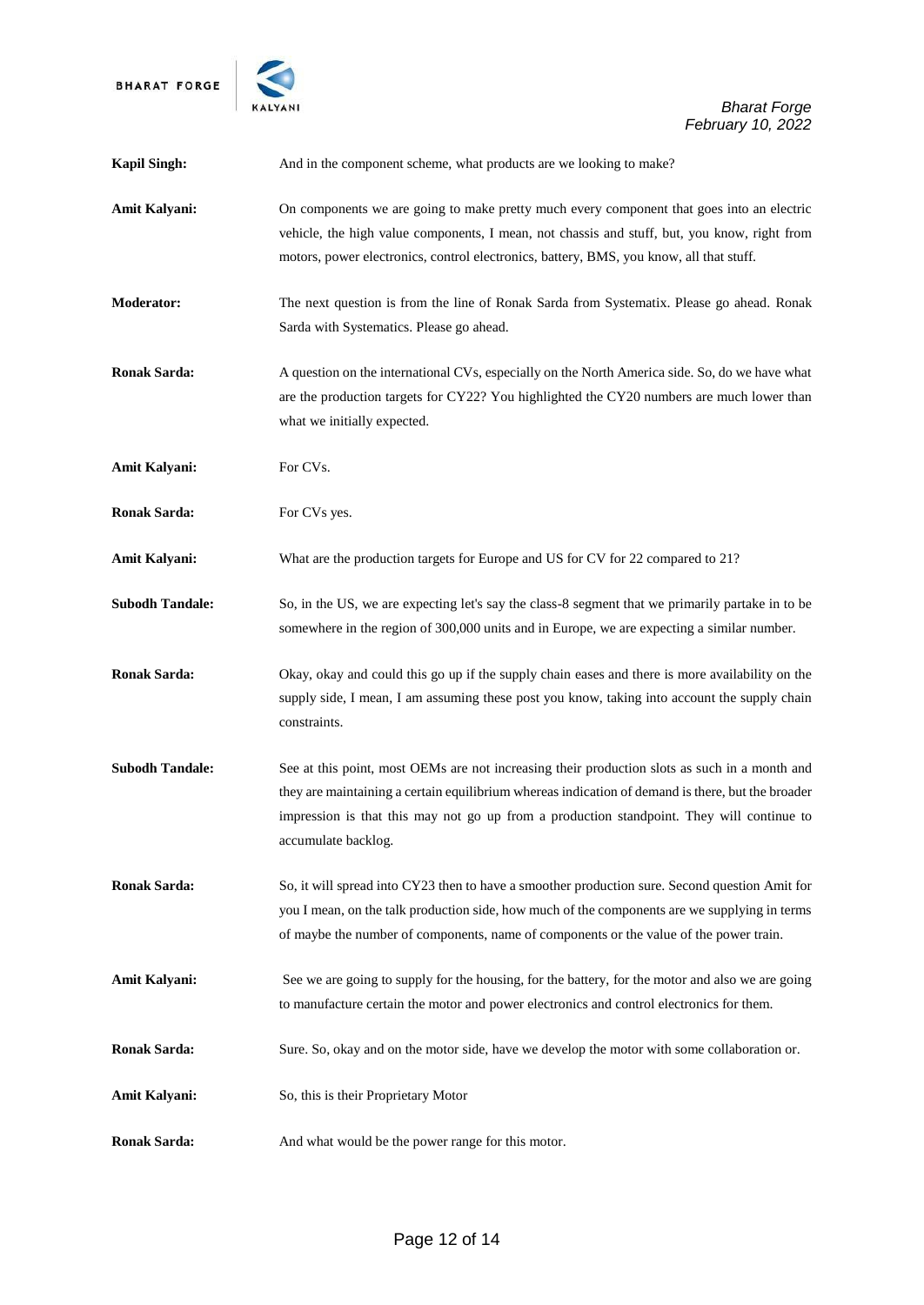

| Amit Kalyani:              | The power ranges peak power from 6 to 9 kilowatts currently, and the second model will be                                                                                                                                                                                                                                                                                                                                                                                                                                                                                                                                                                                                                                                                                                                                              |
|----------------------------|----------------------------------------------------------------------------------------------------------------------------------------------------------------------------------------------------------------------------------------------------------------------------------------------------------------------------------------------------------------------------------------------------------------------------------------------------------------------------------------------------------------------------------------------------------------------------------------------------------------------------------------------------------------------------------------------------------------------------------------------------------------------------------------------------------------------------------------|
|                            | from 9 to 20 kilowatts or from 10 to 20 kilowatts.                                                                                                                                                                                                                                                                                                                                                                                                                                                                                                                                                                                                                                                                                                                                                                                     |
| <b>Ronak Sarda:</b>        | Right and we can manufacture both of them.                                                                                                                                                                                                                                                                                                                                                                                                                                                                                                                                                                                                                                                                                                                                                                                             |
| Amit Kalyani:              | Yes, we are setting up a line which can do flexible manufacturing.                                                                                                                                                                                                                                                                                                                                                                                                                                                                                                                                                                                                                                                                                                                                                                     |
| <b>Moderator:</b>          | Thank you. The next question is from the line of Bhalchandra Shinde from Kotak Life. Please<br>go ahead.                                                                                                                                                                                                                                                                                                                                                                                                                                                                                                                                                                                                                                                                                                                               |
| <b>Bhalchandra Shinde:</b> | As you mentioned, in Europe, there is a cost pressure. Would like to know on consol basis, how<br>we see the profitability, means like do other regions also we see the margin pressure and<br>relatively our consol level margins will be under pressure and for how many quarters we see this<br>scenario.                                                                                                                                                                                                                                                                                                                                                                                                                                                                                                                           |
| Amit Kalyani:              | I do not have a magic crystal ball so I cannot tell you how many quarters but you know, we are<br>right now in the deep of winter. It is one of the most severe winter in the last 10 to 15 years, both<br>in Europe and the US, so even in China and places in Saudi Arabia at someplace, it has snowed.<br>So, places which normally do not get the severe winters are at a very severe winter. So, oil and<br>gas usage for heating has gone up and at the same time, we have geopolitical issues, which are<br>causing cost pressures. So, honestly, I cannot give you a, you know, forward looking view like<br>that. All I will say is that it takes when there is such a tremendous increase that happened. So,<br>suddenly, it takes three to six months to, you know, resolve this through a dialogue with your<br>customers. |
| <b>Bhalchandra Shinde:</b> | Sure, sure and on current basis, how much relatively better contribution is from these regions<br>right now for us?                                                                                                                                                                                                                                                                                                                                                                                                                                                                                                                                                                                                                                                                                                                    |
| Amit Kalyani:              | Our EBITDA for 9 months from Europe was about from our overseas subsidies. What is your<br>question you repeat your question again.                                                                                                                                                                                                                                                                                                                                                                                                                                                                                                                                                                                                                                                                                                    |
| <b>Bhalchandra Shinde:</b> | The regions where we are seeing the cost pressure, how much EBITDA contribution over last<br>nine months was there.                                                                                                                                                                                                                                                                                                                                                                                                                                                                                                                                                                                                                                                                                                                    |
| Amit Kalyani:              | It will be roughly about 230 to 235 crores from those operations outside India.                                                                                                                                                                                                                                                                                                                                                                                                                                                                                                                                                                                                                                                                                                                                                        |
| <b>Moderator:</b>          | As there are no further questions from the participants, I now hand the conference over to Mr.<br>Amit Kalyani for closing remarks.                                                                                                                                                                                                                                                                                                                                                                                                                                                                                                                                                                                                                                                                                                    |
| Amit Kalyani:              | Ladies and gentlemen, thank you for your time and interest in asking all these questions and<br>getting to know more about what is happening in our company. It has been a challenging quarter,<br>but I think we are heading for exciting times. We have a lot of irons in the fire and we expect<br>that as these come to maturity, we will start seeing tremendous growth in top line, bottom line<br>and the kind of business that this company will do in going ahead in the future. The new Bharat                                                                                                                                                                                                                                                                                                                               |